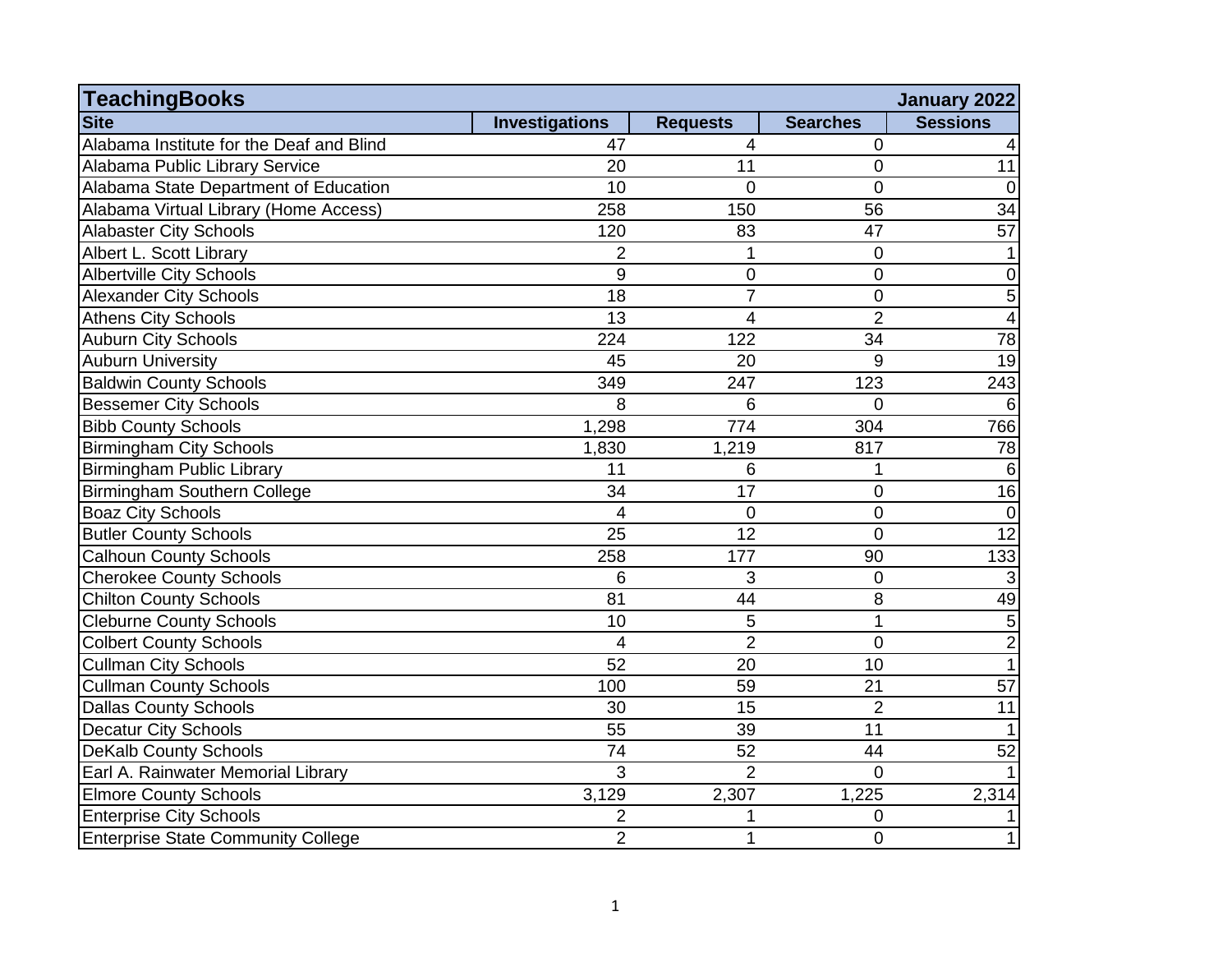| <b>Site</b>                          | <b>Investigations</b> | <b>Requests</b> | <b>Searches</b> | <b>Sessions</b>         |
|--------------------------------------|-----------------------|-----------------|-----------------|-------------------------|
| <b>Escambia County Schools</b>       | 9                     | 9               | 8               | 9                       |
| <b>Etowah County Schools</b>         | 4,773                 | 3,444           | 2,269           | 3,157                   |
| <b>Eufaula City Schools</b>          | 3                     | 1               | $\mathbf 0$     | 1                       |
| <b>Fairfield City Schools</b>        | 36                    | $\overline{7}$  | $\mathbf{1}$    | $\overline{7}$          |
| <b>Fort Payne City Schools</b>       | 22                    | 11              | $\mathbf 0$     | $\overline{9}$          |
| <b>Geneva City Schools</b>           | 6                     | 4               | $\mathbf 0$     | $\overline{\mathbf{A}}$ |
| <b>Gulf Shores City Schools</b>      | 6                     | 3               | $\mathbf 0$     | س                       |
| Harrison Regional Library System     | 25                    | 19              | 11              | 19                      |
| <b>Homewood City Schools</b>         | 278                   | 211             | 107             | 247                     |
| Homewood Public Library              | 79                    | 65              | 9               | 0                       |
| <b>Hoover City Schools</b>           | 500                   | 199             | 49              | 57                      |
| <b>Houston County Schools</b>        | 184                   | 107             | 50              | 28                      |
| <b>Huntsville City Schools</b>       | 322                   | 203             | 111             | 177                     |
| <b>Jackson County Schools</b>        | 8                     | 4               | $\overline{0}$  | $\vert 4 \vert$         |
| <b>Jacksonville City Schools</b>     | 6                     | 3               | $\overline{0}$  | $\overline{3}$          |
| Jacksonville State University        | $\overline{2}$        | $\mathbf{1}$    | $\overline{0}$  | $\overline{1}$          |
| Jefferson County Library Cooperative | 214                   | 119             | $\overline{19}$ | $\overline{89}$         |
| Jefferson County Schools             | 489                   | 325             | 147             | 29                      |
| <b>Lauderdale County Schools</b>     | 35                    | 27              | 12              | 1                       |
| <b>Lawrence County Schools</b>       | 49                    | 33              | 16              | 6                       |
| Lee County Schools                   | 146                   | 75              | 33              | 71                      |
| <b>Limestone County Schools</b>      | 15                    | $\overline{9}$  | $\overline{0}$  | 9                       |
| <b>Linden City Schools</b>           | $\overline{72}$       | 52              | 13              | 61                      |
| <b>Lowndes County Schools</b>        | 14                    | $\overline{0}$  | $\overline{0}$  | 0                       |
| <b>Madison City Schools</b>          | 398                   | 260             | 128             | 69                      |
| <b>Marengo County Schools</b>        | 3                     | $\overline{2}$  | $\mathbf 0$     | 0                       |
| <b>Marshall County Schools</b>       | $\overline{2}$        | $\overline{0}$  | $\mathbf 0$     | 0                       |
| <b>Mobile County Public Schools</b>  | 6,220                 | 4,252           | 1,678           | 4,354                   |
| <b>Mobile Public Library</b>         | $\overline{2}$        | 1               | $\overline{0}$  | $\vert$ 1               |
| Monroe County Schools                | 226                   | 151             | 14              | 62                      |
| <b>Montgomery County Schools</b>     | 6,648                 | 4,159           | 1,353           | 3,949                   |
| <b>Morgan County Schools</b>         | 288                   | 190             | 85              | 183                     |
| Mountain Brook City Schools          | 10,312                | 6,728           | 2,444           | 6,029                   |
| Muscle Shoals City Schools           | 70                    | 36              | 14              | 17                      |
| North Shelby Library                 | $\overline{2}$        | $\mathbf{1}$    | $\overline{0}$  | 1                       |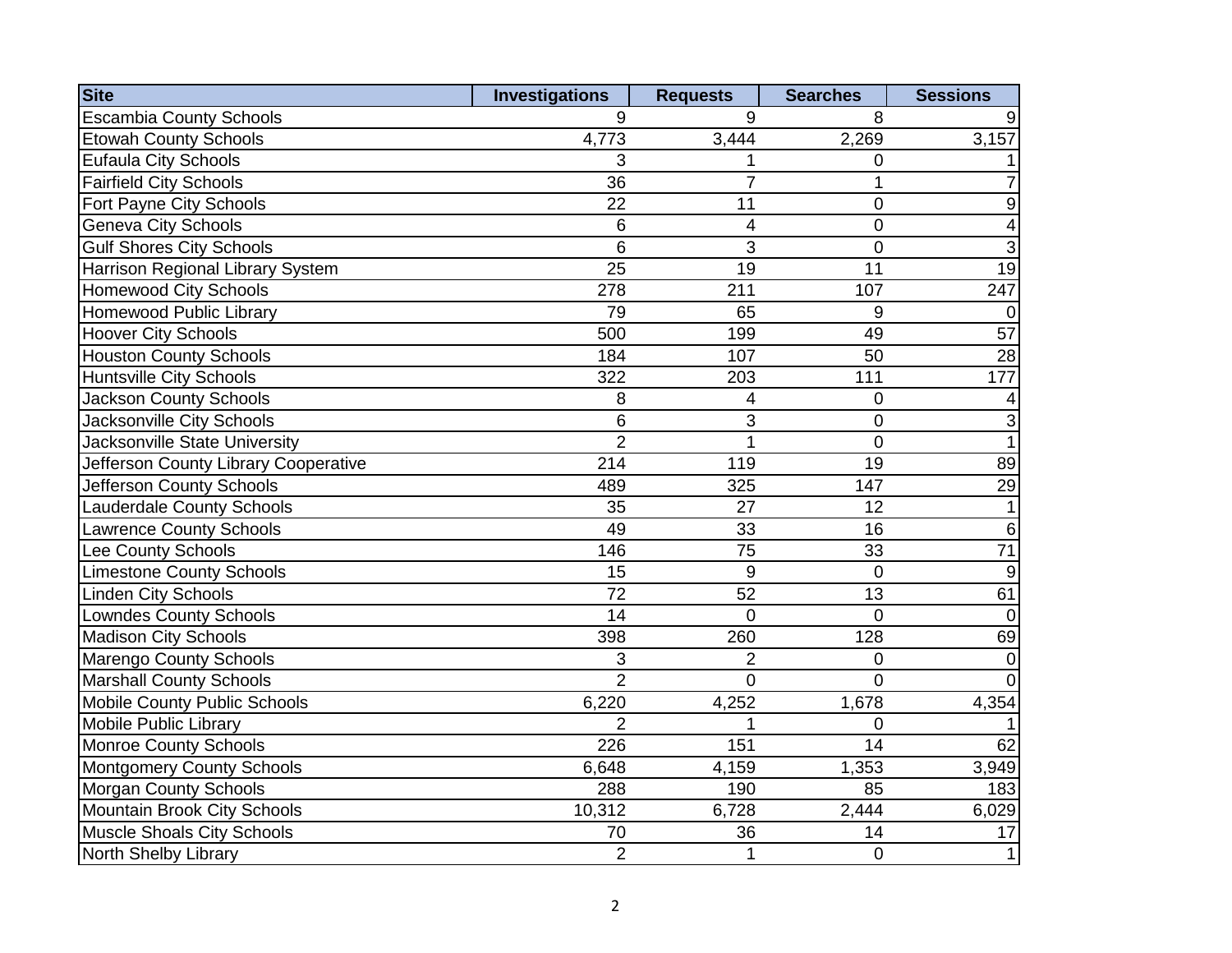| <b>Site</b>                            | <b>Investigations</b> | <b>Requests</b> | <b>Searches</b> | <b>Sessions</b>          |
|----------------------------------------|-----------------------|-----------------|-----------------|--------------------------|
| <b>Opelika City Schools</b>            | 65                    | 41              | 20              | 41                       |
| <b>Opp City Schools</b>                | $\overline{0}$        | $\mathbf 0$     | $\overline{0}$  | 0                        |
| <b>Oxford City Schools</b>             | 12                    | $\,8\,$         | 0               | $\overline{8}$           |
| <b>Parnell Memorial Library</b>        | 10                    | $\overline{7}$  | $\mathbf 0$     | $\overline{7}$           |
| Pell City Library                      | 5                     | 3               | 0               | $\overline{2}$           |
| Pell City Schools                      | 54                    | 41              | 29              | 41                       |
| Phenix City Schools                    | 441                   | 240             | 103             | 88                       |
| <b>Pickens County Schools</b>          | 20                    | 13              | 0               | 13                       |
| <b>Pike County Schools</b>             | 14                    | 5               | $\overline{0}$  | $\vert 4 \vert$          |
| <b>Pike Road City Schools</b>          | 105                   | 87              | 64              | 85                       |
| Randolph County Schools                | 940                   | 756             | 583             | 153                      |
| Roanoke City Schools                   | $\overline{2}$        | 1               | 0               | 1                        |
| <b>Russell County Schools</b>          | 49                    | 30              | 5               | $\overline{5}$           |
| Samford University                     | 168                   | 28              | $\mathbf 0$     | $\overline{27}$          |
| <b>Saraland City Schools</b>           | 20                    | 8               | 0               | $\overline{\mathcal{A}}$ |
| <b>Sheffield City Schools</b>          | $\overline{11}$       | 6               | 0               | $\mathbf{1}$             |
| <b>Shelby County Schools</b>           | 9,534                 | 6,722           | 3,819           | 6,118                    |
| <b>Shelton State Community College</b> | 68                    | 19              | 11              | 19                       |
| <b>Spring Hill College</b>             | 5                     | $\overline{2}$  | 0               | $\overline{2}$           |
| St. Clair County Schools               | 101                   | 61              | 36              | 54                       |
| Sylacauga City Schools                 | 14                    | $\overline{7}$  | 0               | $\overline{7}$           |
| <b>Talladega City Schools</b>          | 21                    | 11              | $\overline{0}$  | $\overline{11}$          |
| <b>Talladega County Schools</b>        | 1,928                 | 1,158           | 401             | 703                      |
| <b>Troy University</b>                 | 12                    | $\overline{7}$  | 0               | $\overline{7}$           |
| <b>Tuscaloosa City Schools</b>         | 107                   | 80              | $\overline{53}$ | $6\phantom{1}6$          |
| <b>Tuscaloosa County Schools</b>       | 2,057                 | 1,440           | 680             | 1,241                    |
| Tuscaloosa Public Library              | $\overline{4}$        | 3               | 1               | 3                        |
| <b>Tuscumbia City Schools</b>          | 97                    | 51              | 17              | 19                       |
| University of Alabama                  | 23                    | $9\,$           | 0               | $\boldsymbol{9}$         |
| University of Alabama Birmingham       | 11                    | $\overline{5}$  | $\mathbf{1}$    | $\overline{5}$           |
| University of Alabama Huntsville       | 68                    | 47              | 24              | 47                       |
| University of Montevallo               | 1,037                 | 683             | 74              | 480                      |
| University of South Alabama            | 8                     | 4               | $\overline{0}$  | $\mathbf{3}$             |
| Vestavia Hills City Schools            | $\overline{54}$       | $\overline{35}$ | $\overline{12}$ | 30                       |
| <b>Walker County Schools</b>           | 1,663                 | 1,312           | 859             | 1,265                    |